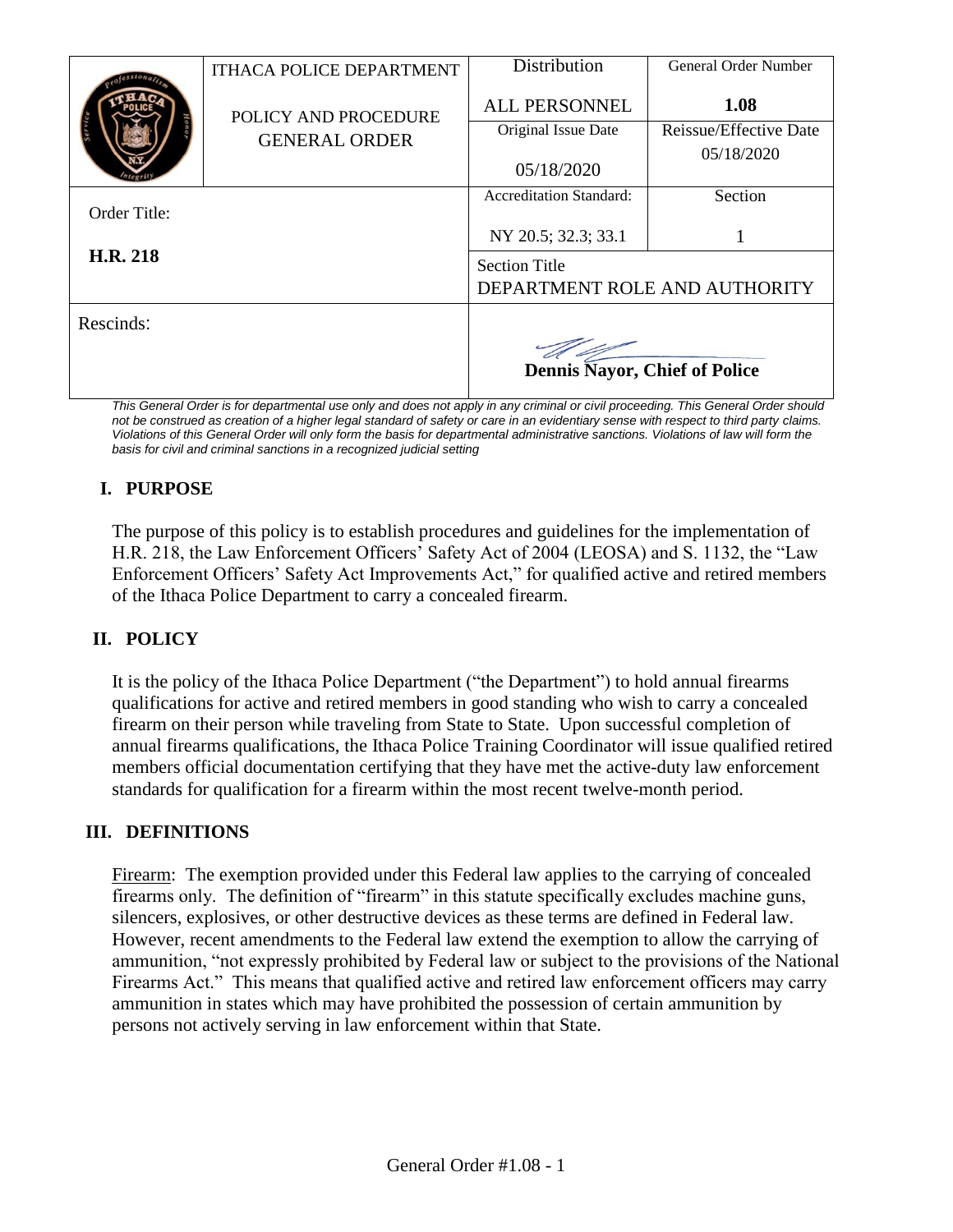LEOSA Certification:Recognition by the Ithaca Police Department that the retired officer meets LEOSA's qualification criteria and has met the Department's annual firearms qualification standards for active officers.

Qualified Active Law Enforcement Officer:Means an employee of a governmental agency, to include the Amtrak Police Department, the Federal Reserve Police Department, and any law enforcement or police officer of the Executive Branch of the Federal Government, who:

- 1. is authorized by law to engage in, or supervise the prevention, detection, investigation, or prosecution of, or the incarceration of any person for any violation of law, and has statutory powers of arrest;
- 2. is authorized by the agency to carry a firearm;
- 3. is not the subject of any disciplinary action by the agency which could result in suspension or loss of police powers;
- 4. meets the standards established by the agency which require the employee to regularly qualify and train in the use of a firearm;
- 5. is not under the influence of alcohol or another intoxicating or hallucinatory drug or substance; and
- 6. is not prohibited by State or Federal law from carrying or receiving a firearm.

Qualified Retired Law Enforcement Officer: An individual who:

- 1. has separated from service in good standing from a government agency as a law enforcement officer for reasons other than mental instability; and
- 2. was authorized by law to engage in or supervise the prevention, detection, investigation, or prosecution of, or the incarceration of any person for any violation of law; and
- 3. had statutory powers of arrest; and
- 4. has separated from service in good standing with a government agency as a law enforcement officer for an aggregate of ten (10) years or more, or separated from such an agency due to a service-connected disability after completing any applicable probationary period of such service; and
- 5. during the past 12 months has met, at his/her own expense, the Department standards for qualification for active law enforcement officers to carry firearms; and
- 6. is not under the influence of alcohol or another intoxicating or hallucinatory drug or substance; and
- 7. is not prohibited by State or Federal law from carrying or receiving a firearm.

Retired in Good Standing:An individual who the Chief of Police has determined retired after a professional and ethical career of service.

### **IV. PROCEDURES**

- A. Authorization of Active Officers to Carry a Concealed Firearm
	- 1. Current members of the Ithaca Police Department, who have qualified with their Department firearm during annual firearms qualifications, and who carry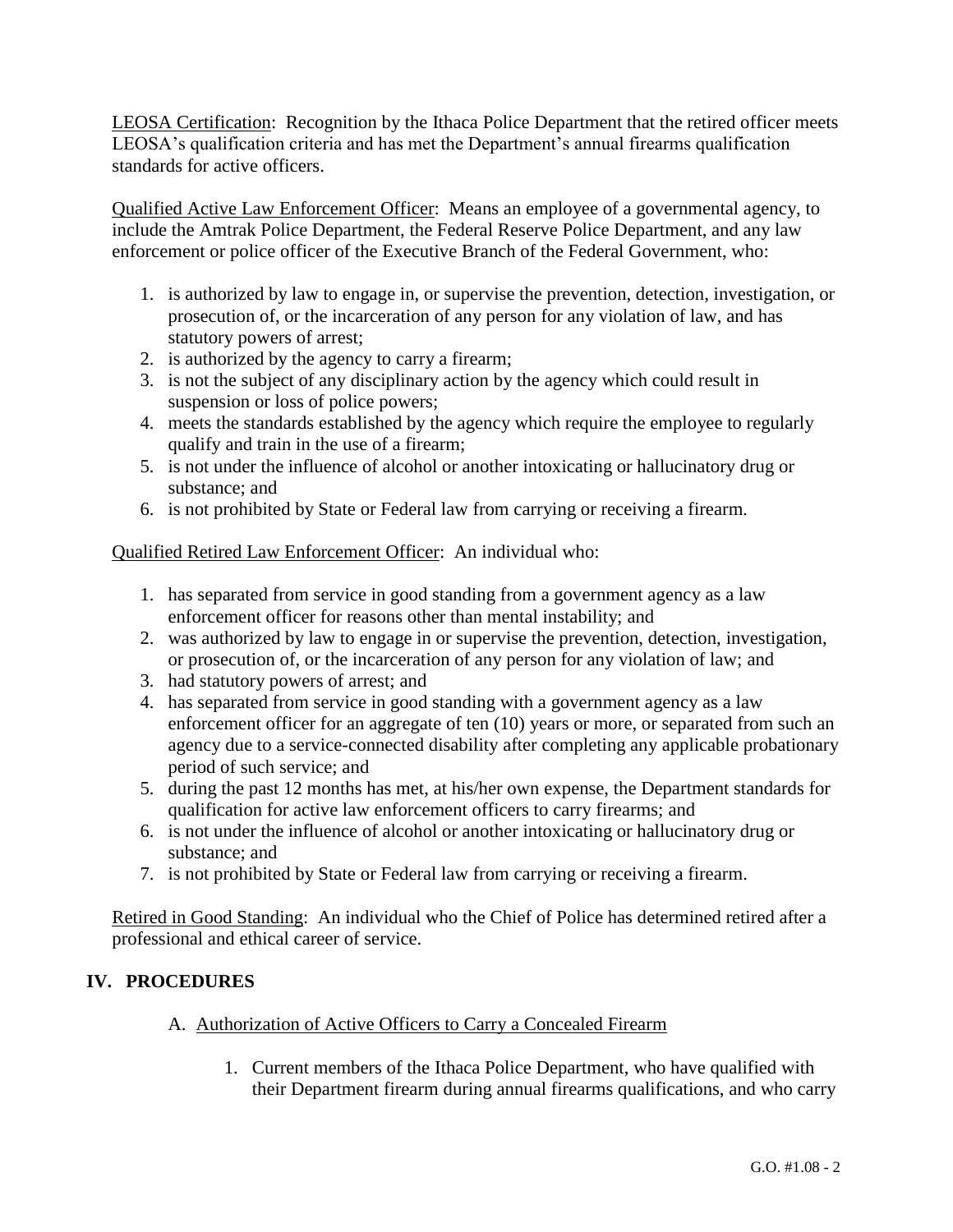the required photographic identification, may also carry a concealed firearm, provided they follow the laws of the States that: (1) permit private persons or entities to prohibit or restrict the possession of concealed firearms on their property; or (2) prohibit or restrict the possession of firearms on any state or local government property, installation, building, base, or park. For purposes of this section, the required photographic identification is the Department Identification Card issued to active members.

#### B. Authorization of Retired Officers to Carry a Concealed Firearm

- 1. Qualified retired members of the Ithaca Police Department who wish to carry a concealed firearm similar to those carried by active duty members must possess the required photographic identification card issued by this agency and follow the laws of the States that (a) permit private persons or entities to prohibit or restrict the possession of concealed firearms on their property; or (b) prohibit or restrict the possession of firearms on any state or local government property, installation, building, base, or park. Qualified retired Ithaca police officers must also carry a certification document issued by the Ithaca Police Firearms Unit which confirms that they have met all the agency's active duty law enforcement standards for qualification for a firearm within the most recent twelve-month period.
- 2. Qualified, retired law enforcement officers from other States, now residing in New York, who wish to carry a concealed firearm similar to those carried by our active duty members must: (1) possess the required photographic identification issued by the agency from which they retired indicating that they have been tested within the most recent twelve month period and found to meet the standards established by their agency for qualification for active duty law enforcement officers to carry a firearm; or  $(2)(a)$  possess a photographic identification issued by the agency from which they retired from service as a law enforcement officer and (b) a certification issued by a New York law enforcement agency indicating that they have been tested within the most recent twelve month period or otherwise found by the agency to meet the standards established by the New York State Division of Criminal Justice Services for qualification for active New York law enforcement officers to carry a firearm of the same type as the concealed firearm.

#### C. Restrictions and Waiver

1. Prior to participating in annual firearms qualifications, retired members of the Ithaca Police Department will sign a statement asserting that they realize that they no longer have police powers, and that the City of Ithaca assumes no liability for any actions they take as an individual. Furthermore, the statement will also contain a declaration by the retiree that he/she still meets the requirements as specified in the "qualified retired law enforcement" definition.